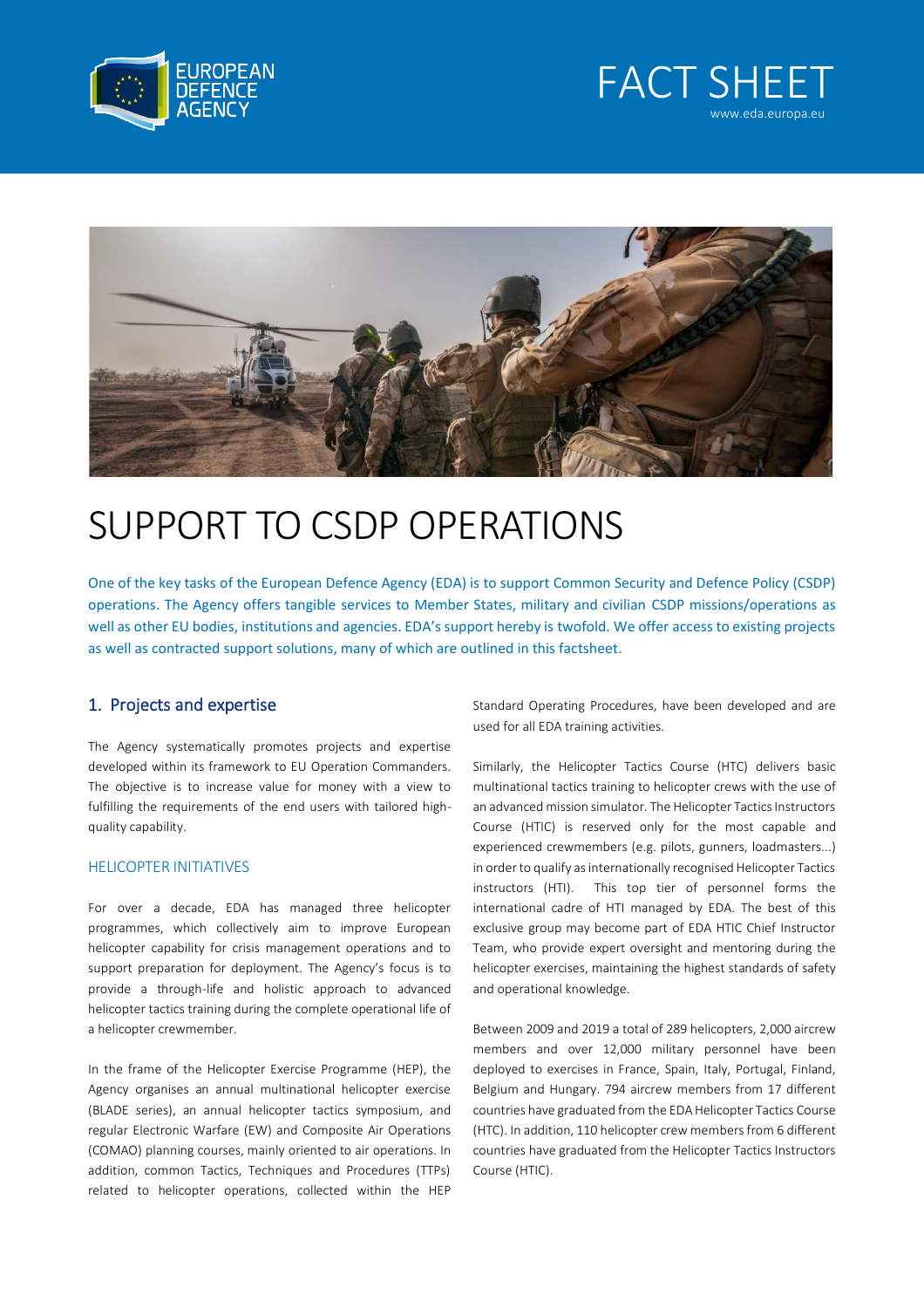#### CYBER AWARENESS SEMINARS

Cyber defence is a key concern for CSDP operations. The Agency is active in the fields of cyber defence capabilities as well as in the research & technology domain. It also plays a role in the context of the EU Cyber Security strategy and the implementation of the EU Cyber Defence Policy Framework.

Once activated, the core nucleus of OHQ is augmented by staff coming from different Member States with differing levels of cyber awareness. On request, EDA provides dedicated cyber awareness seminars to train OHQ personnel on cyber threats, international rules and the EU concept for cyber defence in EUled military operations. This activity is supported by the Cooperative Cyber Defence Centre of Excellence (CCD COE) in Tallinn and the EU Military Staff (EUMS).

To support the OHQ/FHQ/MPCC-internal cyber awareness training in the future, but also in support of a standardised Cyber Awareness training in EU Member States and EU Institutions, EDA is currently developing a "Cyber Awareness Train the Trainer course".

The pilot course will be conducted under the auspices of the German EU Council Presidency during the last week of November 2020. Once the pilot course has been delivered, the amended course will be handed over to the European Security and Defence College (ESDC) for future iterations.

#### HUMAN RESOURCES MANAGEMENT SOFTWARE

EDA developed a software tool to help the personnel branch (J1) of EU headquarters manage the in-processing and out-processing of personnel at all phases of a CSDP operation. First demonstrated in 2012, the project showed a method of quickly mapping routine HQ processes through development of a software application. The tool, called J1 Functional Area Service (J1 FAS) was refined to prototype and trialled within the Operation Headquarters of EUFOR RCA in 2014. Starting in 2015 it has also been deployed in Rome OHQ for EUNAVFOR MED operation Irini. Since the end of 2016, it is being used as an operational tool and has been further developed.

As a result, and following additional demand, a catalogue of support arrangements for a rollout of the J1 FAS to HQs is in place. Most recently, the J1 FAS software has been completely updated to include a modern open architecture allowing further additional components to be included at low cost. The new version will be demonstrated to EUMS/ Military Planning and Conduct Capability (MPCC) in early 2021 with a view to wider deployment.

#### MARSUR NETWORKING

The Maritime Surveillance (MARSUR) project is one of the longest-running EDA projects. MARSUR allows to improve maritime situational awareness, to produce and share a maritime picture, to improve interoperability and cooperation, both between military and civilian maritime authorities, and with other international actors. MARSUR's decentralised architecture uses civilian technology. It works independently of national equipment and provides the ability to interface different information systems to exchange data automatically, without a central server. MARSUR is already connecting the Maritime Operations Centres (MOCs) of 21 Navies and EU SATCEN.

MARSUR was implemented with support of the Italian Navy in the Rome OHQ for EUNAVFOR MED operation Sophia (now Irini). In May 2017, a demonstration showed the benefits of connecting a CSDP Maritime Operations Centre to the MARSUR Network to enhance the regional Recognised Maritime Picture shared by the different EU Navies. At the same occasion, the added value of a deployable MARSUR capability as a complementary means to the existing C2 networks was demonstrated.

OHQs can be provided with an access point to the existing MARSUR network via a national node, enabling OHQ staff to access services such as chat, e-Mail, voice-over-IP (VOIP), and file sharing.

MARSUR capabilities have also been used in support of the OCEAN 2020 trials conducted in November 2020. During the demonstrations, MARSUR was one of the networks providing services (track exchange and video streaming) from deployed units to the EU MOC set up in EDA premises.

Currently, MARSUR is selected by EEAS as the network to be used for the pilot case of the EU Coordinated Maritime Presence concept. The modalities of its use and deployment are under discussion.

#### GEOHUB

The availability of geospatial information is key for the planning and execution of operations. The GISMO project is a joint venture of EDA and the EU Satellite Centre to address this requirement. GISMO developed the GeohuB tool which provides seamless access to geospatial information for EU missions and operations and facilitates reporting. The GeohuB prototype was developed in cooperation with Member States, EUMS, the OHQ for EUNAVFOR MED operation Sophia (now Irini) and the Multinational Geospatial Support Group. It enables information sharing and analysis with a set of services such as maps, images, gazetteers, raster, and vector products, etc.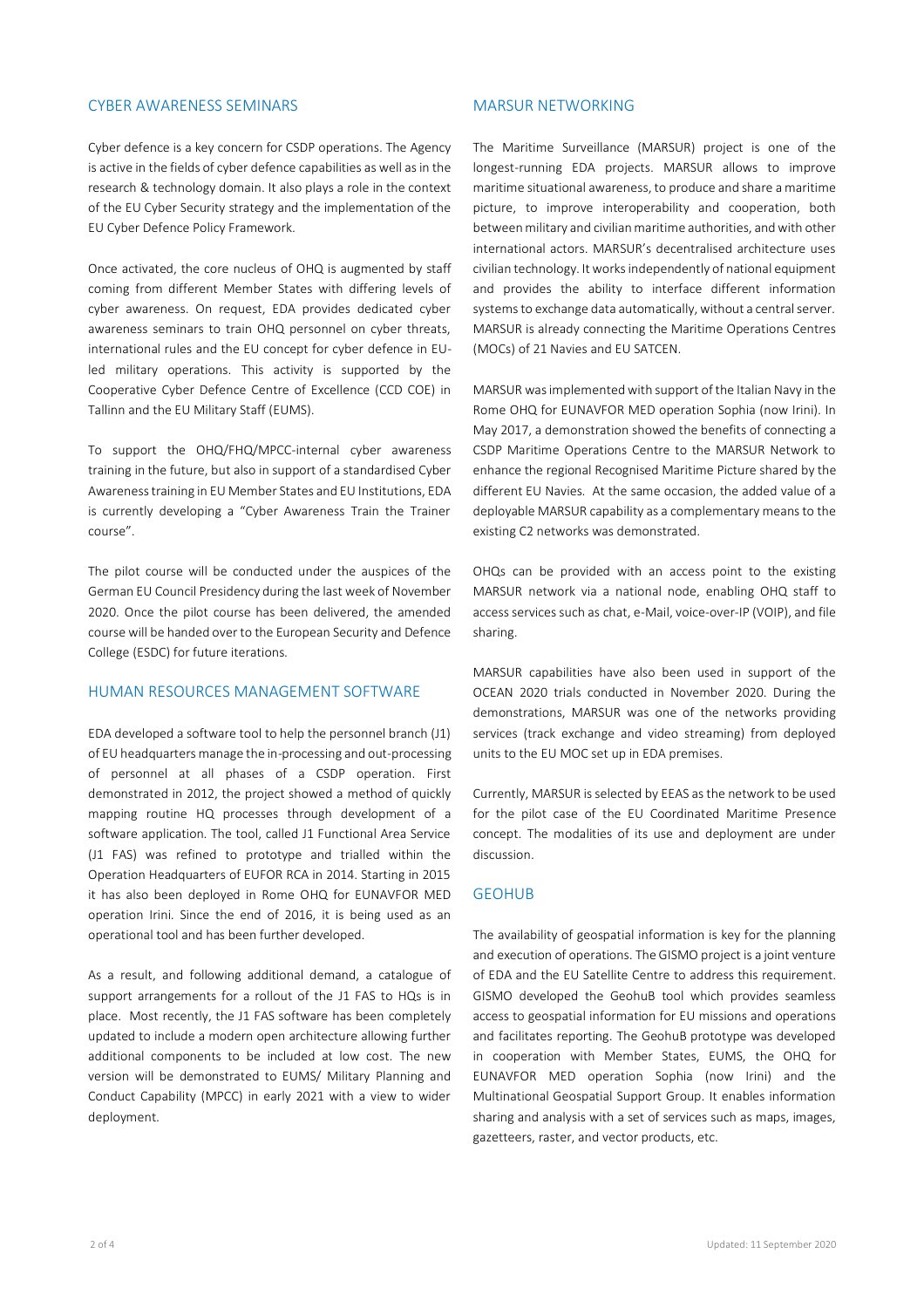The GISMO GeohuB prototype has been used to support EU Military Exercises. It is currently being used in OHQ EUNAVFOR MED, in the Multinational Geospatial Support Group and in EUMM Georgia After achieving a full operational capability, the GeohuB tool is aiming to be deployed to different sites and continue the enhancement of its functionalities. Enlarging the number of users, either at Member States or at the EU Operation Headquarters, is a trend that could generate benefits such as fostering an EU Military Geospatial Information Capability through the adoption of common requirements.

### SMART ENERGY CAMP– ENERGY AND ENVIRONMENTAL TECHNOLOGIES

EDA funded a Smart Energy Camps Technical Demonstrator at EUTM Mali Koulikoro Training Centre (KTC) in 2015 to analyse the benefits of integrating innovative technologies into traditional power grids for deployed military camps. The system installed within a single building comprised intelligent energy demand management, fixed solar photovoltaic panels, flexible soldierportable solar photovoltaic panels and energy storage, as well as monitoring and metering equipment for water and electricity. The system provided greater operational resilience with significant energy savings and reduced periods of environmental noise from the generators.

Currently, the formal hand-over of the infrastructure to EUTM Mali Koulikoro Training Center is under way.

## 2. Contractor support

Procurement of contracted solutions has become increasingly relevant for EU military operations not only to fill capability gaps in the force generation process, but also as a general planned support for ongoing operations. The Agency combines industry knowledge, in-house technical expertise and experience in procurement, which can support CSDP operations/missions and Member States in their procurement procedures and save scarce resources. EDA offers support for ad-hoc procurement as well as pre-mission solutions.

#### ARRANGEMENT WITH THE ATHENA MECHANISM

Based on successful test cases in support of the German-led EU Battle Group 2012/2 and operation ALTHEA in Bosnia-Herzegovina, a Cooperation Arrangement with the Athena Mechanism was signed in 2015. This arrangement opens the option for the Athena Administrator or any Operation/Mission Commander as Contracting Authorities to call upon EDA to drawing, upon its expertise and available means and capabilities, technical and overall administrative support for procurement.

Under this arrangement, the Agency provided support to EUTM Mali for the procurement of a medical incinerator in Europe and to EUFOR ALTHEA for a cost-benefit analysis of camp management in Sarajevo.

## CONTRACTOR SUPPORT TO OPERATIONS (CSO) PLATFORM

EDA's web based CSO platform serves as a platform for interaction between contracting authorities and economic operators. The platform offers a pool of potential suppliers looking for business opportunities who can respond to the requirements of EU stakeholders. The platform has been used by EUTM Mali and EUTM Somalia to conduct market surveys for special and armoured vehicles. Missions can also advertise their tenders through this tool as foreseen by Athena procurement rules. EUFOR Althea has been regularly posting call for tenders on the platform.

## PRE-MISSION SOLUTIONS (LONG-TERM FRAMEWORK CONTRACTS)

In national and CSDP operations and missions, the provision of certain key capabilities is a challenge. Typically, operations or missions are deployed on short notice, in remote areas. In many cases, capabilities are not available, and outsourcing is necessary to provide services from private companies. Experience shows that contracting on the spot under time pressure is not a costeffective solution. Having in place ready-to-use arrangements proved beneficial in order to reduce the administrative burden and achieve economies of scale.

#### EU SATCOM MARKET

The overall purpose of the EU SatCom Market is to provide contributing members with an effective and efficient option to commercially source Satellite Communications (SatCom) as well as wider Communication and Information Systems (CIS) services through EDA. EDA coordinates requirements and purchases the services from commercial providers. The project uses a 'pay-peruse' model, with no regular fees so that end users only pay for what they order.

EU SatCom Market is used by military operation EUNAVFOR ATALANTA and military training missions EUTM Somalia, EUTM Mali and EUTM RCA for fixed and/or mobile satellite communications. In addition, EDA is also able to provide contracted networks and communication services. This possibility is used to connect MPCC with all three EUTMs (Mali, Somalia and RCA) over a secure network (EU-R). These specialised services began in autumn 2018 and have been vital for MPCC and EUTMs.

In addition, EDA supports 19 Member States plus Serbia and nine CSDP civilian missions (EUCAP SAHEL NIGER, EUCAP SAHEL MALI, EUAM UKRAINE, EUCAP Somalia, EUMM GEORGIA, EUAM Iraq, EUBAM Libya, EUPOL COPPS and EUAM RCA), EEAS and FRONTEX